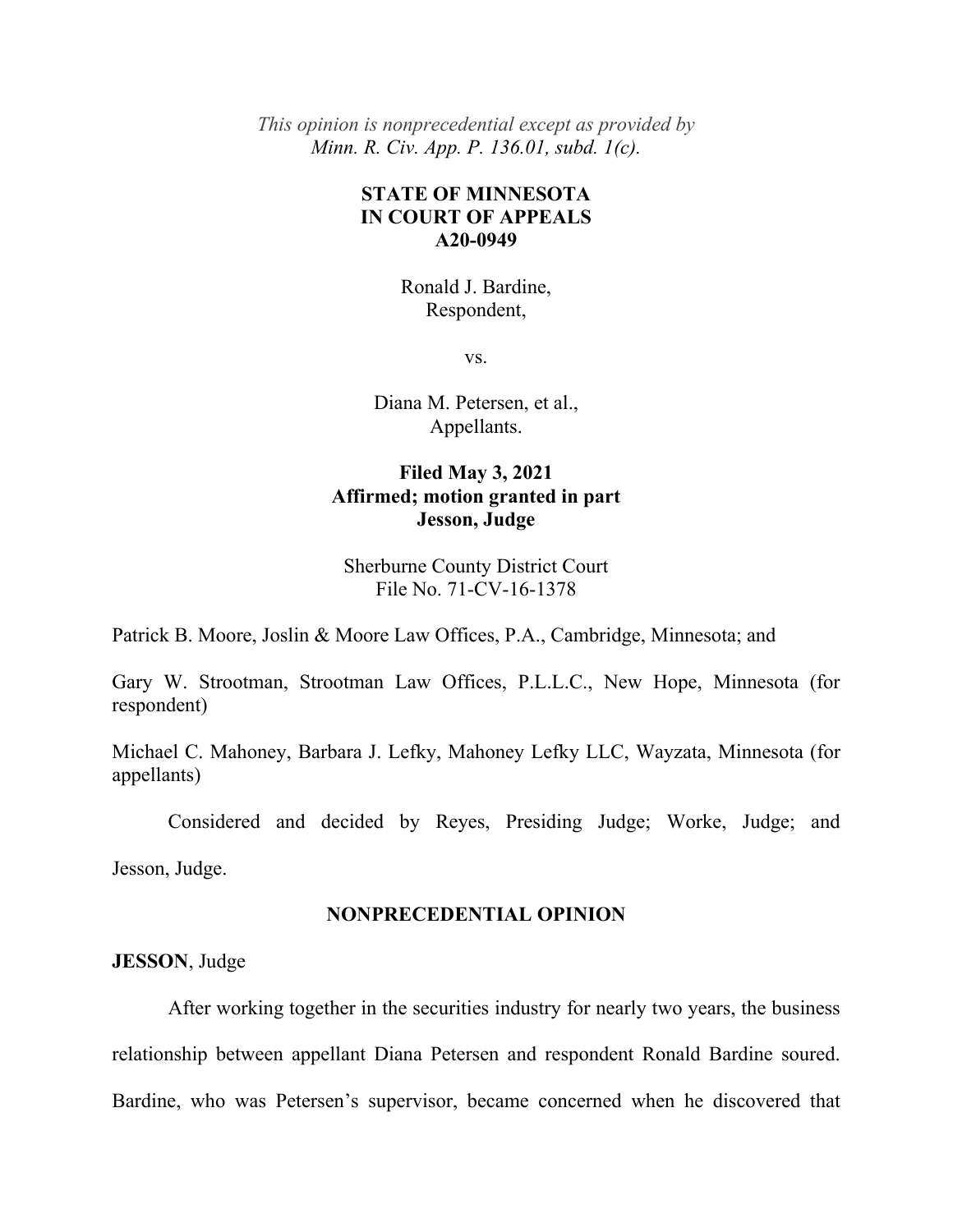Petersen gave clients unapproved investing documents and had clients sign blank forms. When a compliance investigation—prompted by allegations that Petersen had signed her husband's name on a check—revealed that Petersen had violated company policies, she was dismissed.

 Bardine subsequently sued Petersen, and a jury found that she was liable to Bardine for breach of contract and breach of the covenant of good faith and fair dealing. In a separate proceeding, the jury later awarded Bardine attorney fees. Petersen appeals. Because the jury could find in favor of Bardine on his breach-of-contract claims, the compliance testimony at issue was not expert, and the determination of attorney fees was properly submitted to the jury with adequate instruction, we affirm.

## **FACTS**<sup>1</sup>

 Appellant Diana Petersen and respondent Ronald Bardine, both employed in the securities industry, went into business together in 2013. At the time, Petersen had her own practice, but was considering retirement. Bardine, who worked with Raymond James Financial Services Inc. (Raymond James), wanted to expand his practice. Believing that each had something to offer the other, Bardine and Petersen entered into a business relationship. They agreed that Petersen would be an independent contractor and work under Bardine's supervision as a registered representative of Raymond James.

<sup>&</sup>lt;sup>1</sup> The following is a summary of facts established at trial viewed in the light most favorable to the verdict. *Navarre v. S. Wash. Cty. Sch.*, 652 N.W.2d 9, 21 (Minn. 2002).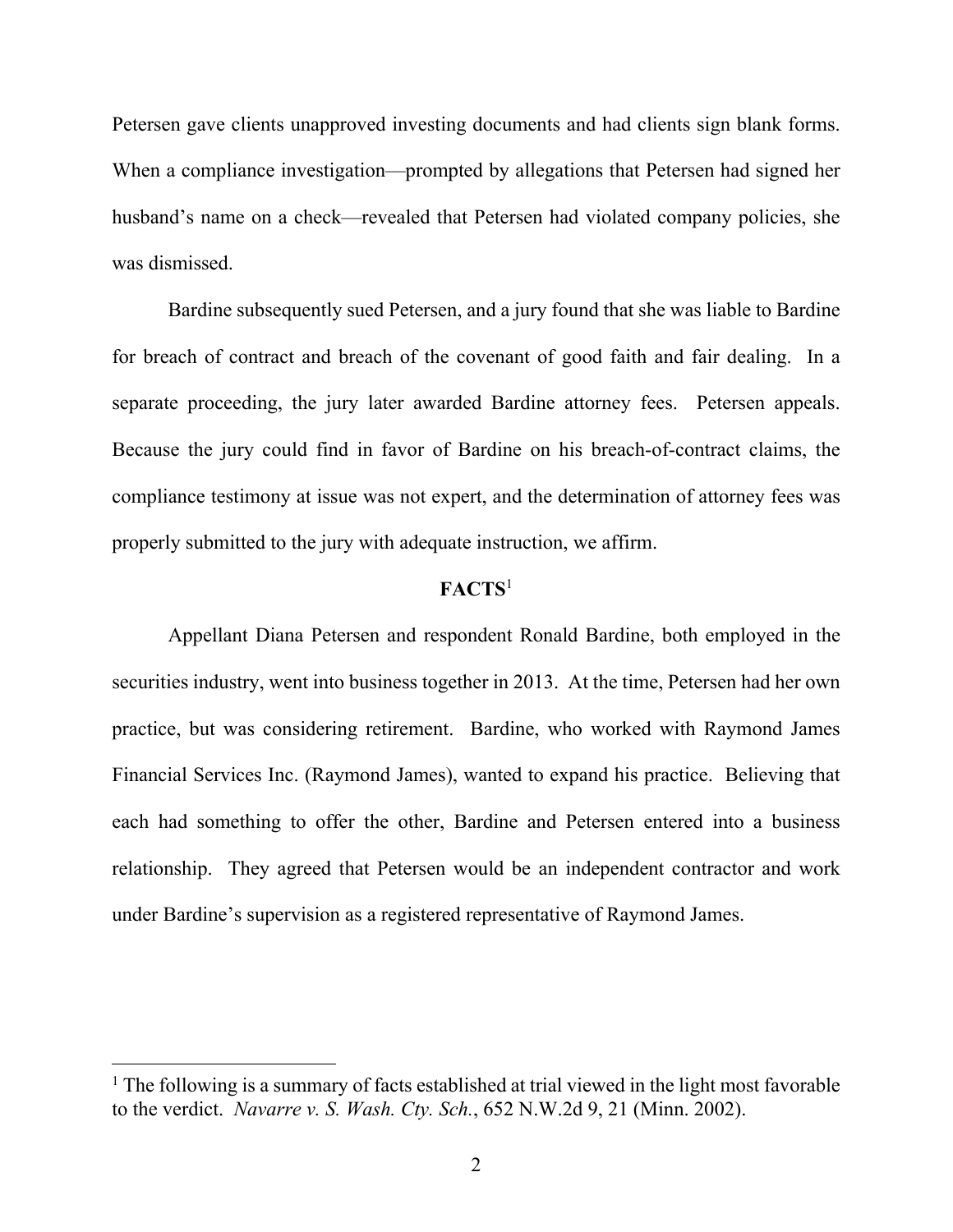Three contracts defined the scope of the parties' relationship.<sup>2</sup> The first, an independent contractor agreement, established that Bardine would oversee Petersen's securities work, which she would provide as an independent contractor—not an employee—of Raymond James. The independent contractor agreement was valid for six months, at which time the parties could renegotiate and renew the agreement. If the independent contractor agreement was not renewed, it would expire at the end of the sixmonth period.

 The second contract was a purchase of practice agreement (purchase agreement) to facilitate Petersen's eventual retirement. Under the purchase agreement, Petersen would transfer her securities practice to Bardine by January 1, 2018. Included in the purchase agreement was a merger clause, purporting to "supersede any and all other oral or written agreements prior to the date of execution of this Agreement."

 The third contract was a financial advisor agreement between Petersen and Raymond James. The financial advisor agreement established that Petersen was being retained by Bardine as a registered representative of Raymond James to buy and sell securities. Although Petersen was not a Raymond James employee, she was required to "adhere to all applicable laws, rules, regulations and interpretations of local, state, and federal Regulatory Authorities." The contract introduced as an exhibit at trial was signed by Petersen and Bardine, but not by a Raymond James representative.<sup>3</sup>

<sup>&</sup>lt;sup>2</sup> Petersen and Bardine also executed a sublease agreement in which Bardine leased office space from Petersen. Neither party disputes that contract on appeal.

<sup>&</sup>lt;sup>3</sup> We note, however, that another copy of the agreement in the record on appeal includes the signature of a Raymond James representative. And in its order on Petersen's motion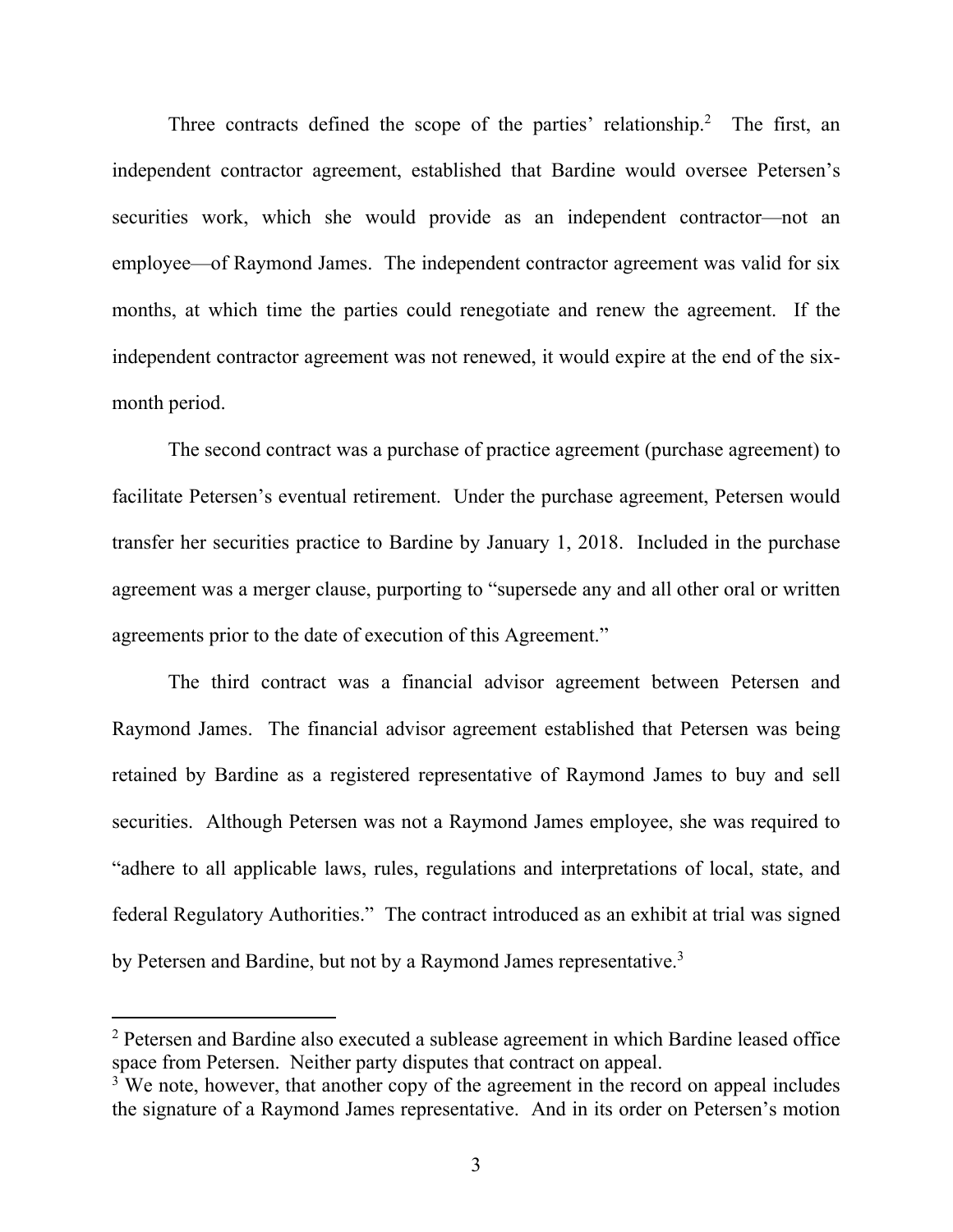Petersen and Bardine worked together in their established capacities for nearly two years. But in the fall of 2015, Bardine became concerned that Petersen was not complying with Raymond James policies. He knew that she had given clients blank forms to sign and had shown clients unverified investing reports. And in late October 2015, a coworker reported Petersen to the compliance department for signing her husband's name on a check. The Raymond James compliance department subsequently sent a team of compliance officers to investigate the allegations. During the investigation, the officers interviewed Petersen, Bardine, and others, and reviewed documents and emails relating to Petersen's work. The officers discovered that, in addition to the issues Bardine identified, Petersen had been saving client passwords and corresponding with clients via an email address not affiliated with Raymond James. Based on the results of the investigation, Bardine and Raymond James terminated their agreements with Petersen.

 When Bardine received a bill from Raymond James for the investigation, he asked Petersen for reimbursement. She refused. Bardine sued, alleging claims of breach of contract, negligence, breach of the covenant of good faith and fair dealing, and unjust enrichment. Petersen countersued for breach of contract, conversion, civil theft, breach of fiduciary duty, and unjust enrichment. She based these claims on assertions that Bardine failed to pay Petersen an agreed-upon commission, wrongfully accused Petersen of violating Raymond James company policies, and failed to pay Petersen for her client list.<sup>4</sup>

for a new trial the district court stated that "there was evidence adduced at trial that a representative of Raymond James did sign the contract."

<sup>&</sup>lt;sup>4</sup> Additionally, Petersen filed a Financial Industry Regulatory Authority (FINRA) arbitration action against Raymond James for defamation, tortious interference with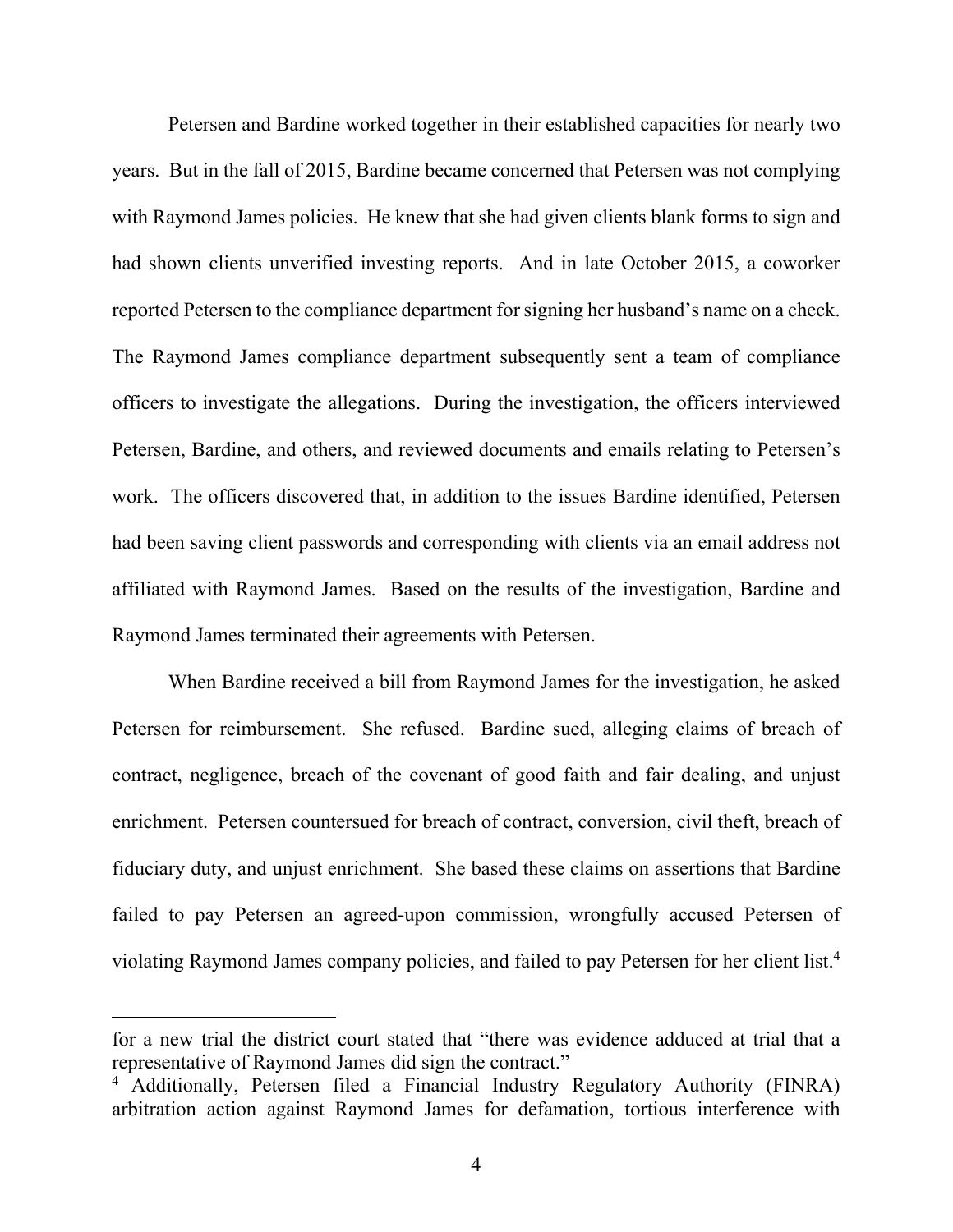Petersen also moved for the determination of attorney fees pursuant to the purchase agreement by the jury in a separate proceeding, which the district court granted.

 Prior to trial, Bardine provided his witness list to Petersen. Included were three compliance officers who had conducted the investigation into Petersen's work. Bardine listed the officers as nonexpert witnesses whose testimony would "pertain to [Raymond James] and FINRA [Financial Industry Regulatory Authority] compliance and investigation into activities of Ms. Petersen." At trial, the officers testified to their individual recollections of what occurred during the investigation, though at times their testimony also included statements about Raymond James company policies and federal regulations and how they related to Petersen's conduct. Petersen objected to this testimony, arguing that the officers were acting as expert witnesses. The district court overruled the objections and allowed the officers to "testify concerning Raymond James policies and [their] findings as a fact witness of [the] audit, [their] conversations, [their] communications with various individuals, but that [their] testimony was not to extend to matters pertaining to or [their] opinion of [their] findings as they related to the law or regulations specifically from FINRA."

 At the close of Bardine's case-in-chief, Petersen moved for judgment as a matter of law, but the district court denied the motion, explaining that because the nature of the relationship between Bardine and Petersen was disputed and was at the heart of Bardine's

contract, tortious interference with prospective economic advantage, aiding and abetting, and intentional and negligent infliction of emotional distress. The arbitration panel awarded Petersen \$360,000.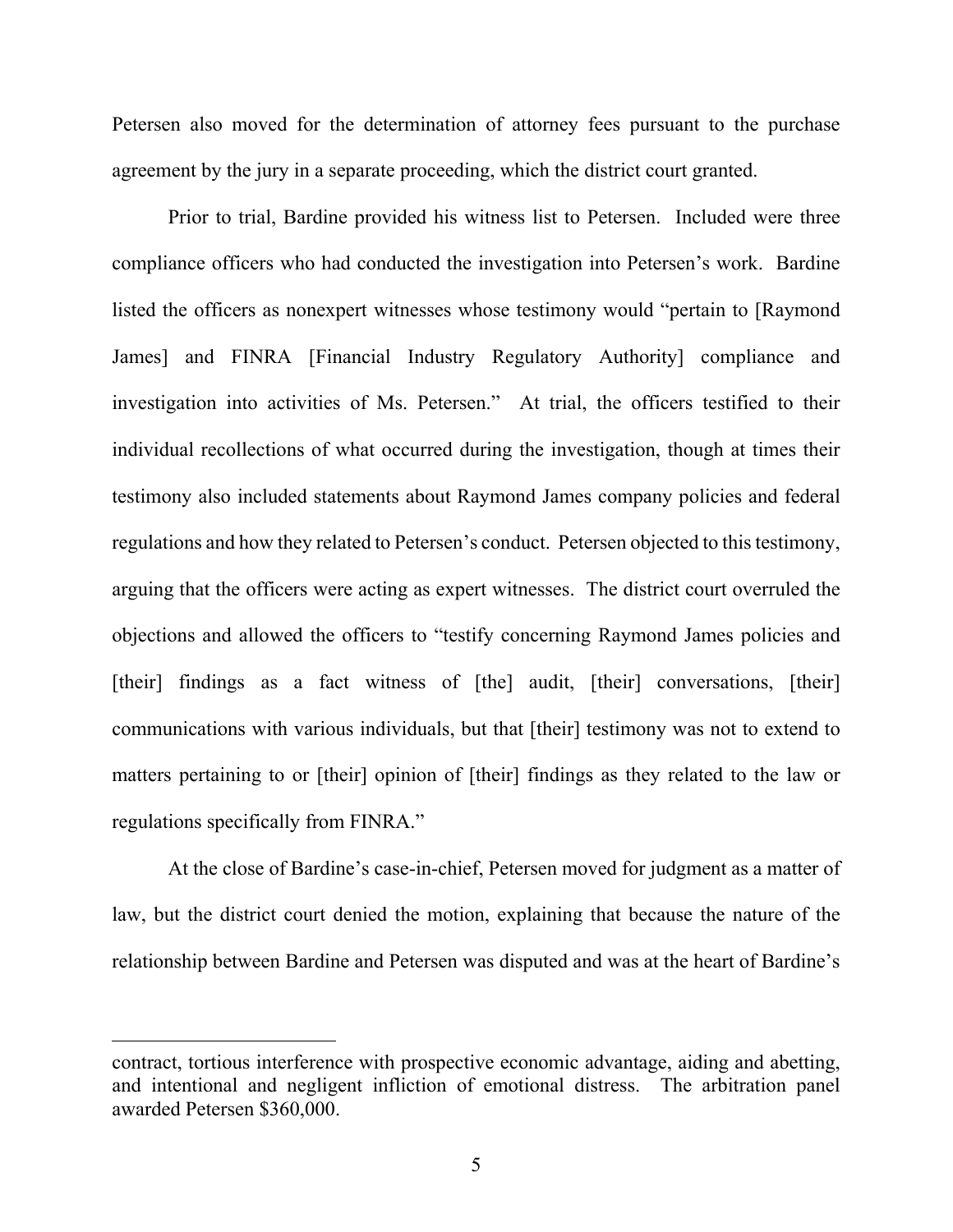claims, "the jury could differ on each of these counts." At the close of trial, Petersen renewed her motion for judgment as a matter of law, but the district court again denied the motion.

 The jury found that Petersen breached the independent contractor agreement and the financial advisor agreement, as well as the covenant of good faith and fair dealing under the purchase agreement. For those breaches, the jury awarded Bardine \$175,000. With regard to the remaining claims, the jury determined that Petersen had not breached the purchase agreement or acted negligently and had not proven her counterclaims.

 Following the jury's verdict, and pursuant to Petersen's earlier motion, the district court submitted the question of attorney fees to the jury in a separate proceeding. The court instructed the jury to "only award the amount that reasonably compensates the Plaintiff for the costs incurred by the Plaintiff in proceeding with the lawsuit against Defendants and in defending against the lawsuit brought against him by the Defendants." The court also reminded the jury not to include any attorney fees already awarded as part of its previous verdict. The jury awarded Bardine an additional \$64,757.17. Adopting the jury's findings, the district court entered judgment in favor of Bardine in the amount of \$239,757.17.

 Petersen then moved for a new trial, arguing that the verdict was unsupported by evidence because neither the independent contractor agreement nor the financial advisor agreement were valid contracts, and as such, could not be breached. And because the contracts were not valid, Petersen asserted that Bardine could not have an independent action for breach of the covenant of good faith and fair dealing. Petersen also claimed that the district court improperly allowed the jury to determine attorney fees and failed to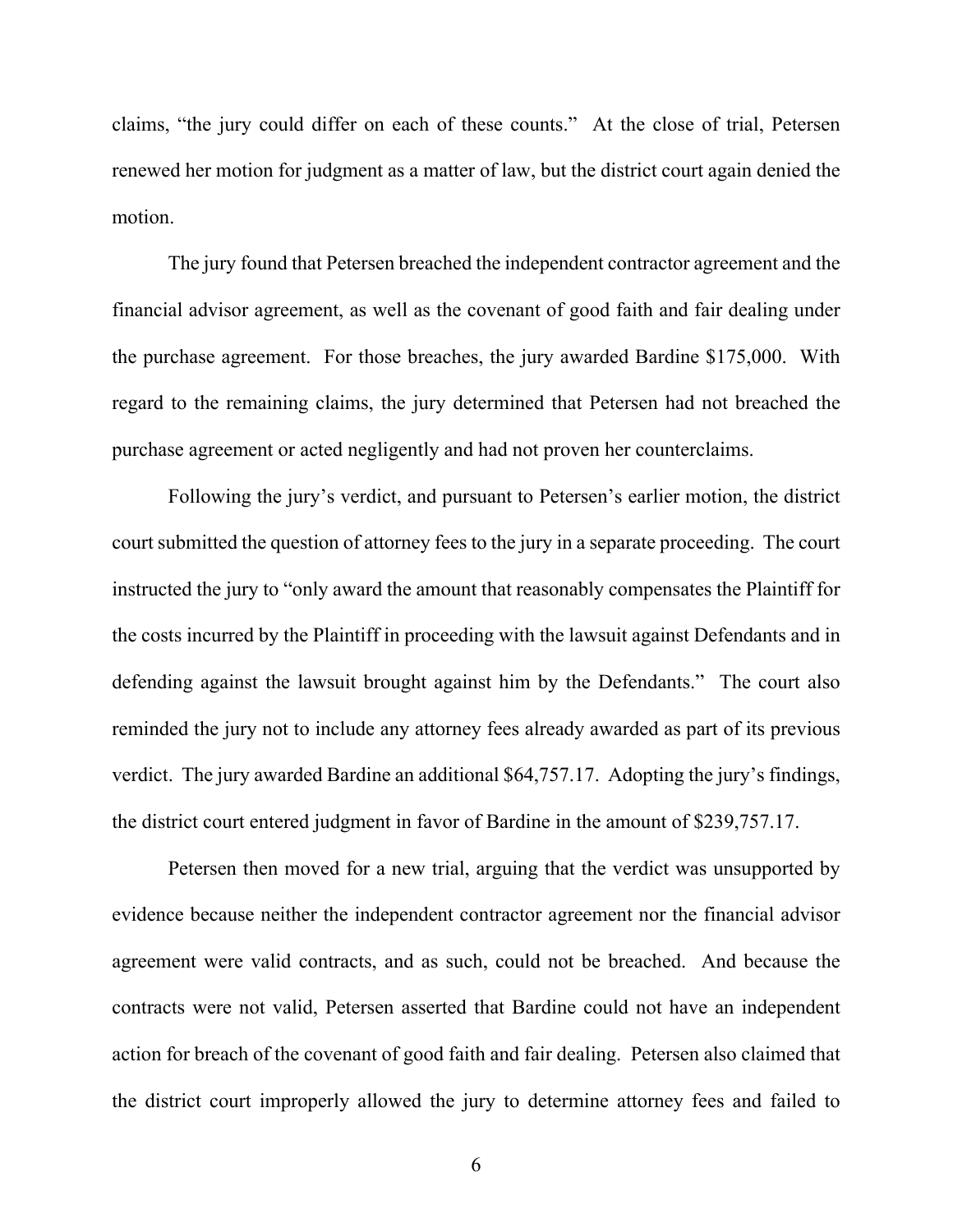provide the jury with proper instructions on how to award damages. The district court denied the motion.

Petersen appeals.<sup>5</sup>

 $\overline{a}$ 

#### **DECISION**

 Petersen argues that the district court erred by denying her motions for judgment as a matter of law and abused its discretion by denying her motion for a new trial. She also contends that the district court abused its discretion by admitting "expert" testimony from Bardine's fact witnesses, erred by submitting the question of attorney fees to the jury, and provided improper instructions to the jury. Because Petersen's arguments about the district court's denial of her motions rely on the same underlying assertions—that the independent contractor agreement and the financial advisor agreement are not valid—we address those claims together. We then move to Petersen's challenge to the court's admission of the compliance officers' testimony before concluding with Petersen's arguments concerning the jury—whether the question of attorney fees was improperly submitted to the jury, and whether they received adequate instruction to calculate the appropriate damages.

<sup>&</sup>lt;sup>5</sup> Petersen also moves this court to strike Bardine's addendum and portions of his appellate brief. Petersen claims that Bardine's addendum includes exhibits not admitted at trial and that portions of his brief are unsupported by citations to the record or based on the exhibits not in the record. Bardine concedes that points 2, 5, 17, and 24 of his brief should be stricken or changed. But as to the remaining errors, Bardine provided adequate citation in his reply and corrected any errors asserted by Petersen. As such, we grant in part Petersen's motion to strike with regard to points 2, 5, 17, and 24 of Bardine's brief.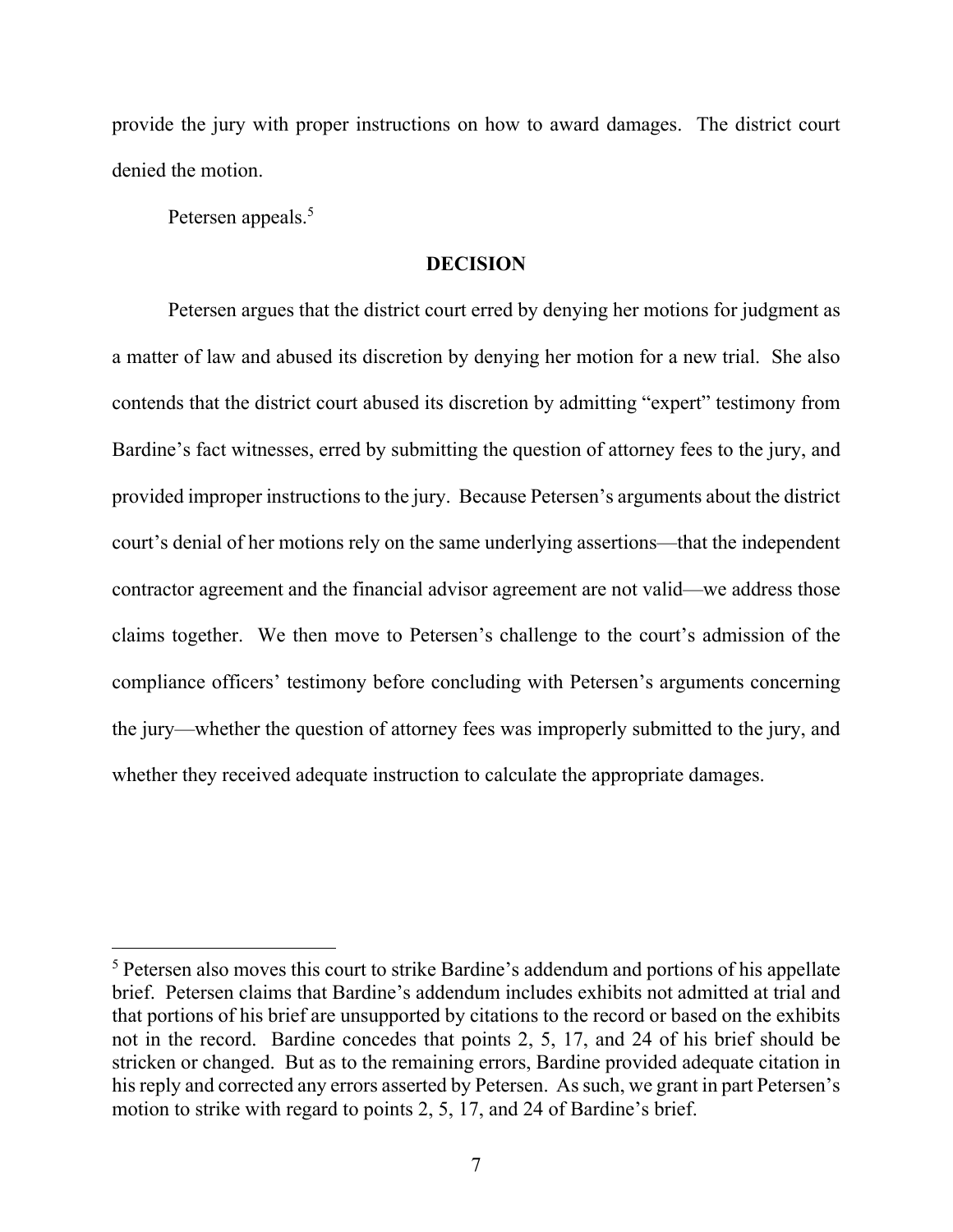**I. Because both the independent contractor agreement and the financial advisor agreement were legally enforceable as to Bardine, the district court neither erred by denying Petersen's motions for judgment as a matter of law nor abused its discretion by denying her motion for a new trial.** 

 Petersen assigns error to the district court's denial of her motions for judgment as a matter of law and her motion for a new trial. The crux of her argument is that the independent contractor agreement and the financial advisor agreement are invalid as a matter of law. As such, Petersen asserts that there was insufficient evidence to support the jury's verdict. We first address whether the district court erred in denying Petersen's motions for judgment as a matter of law before considering whether the court abused its discretion in denying her motion for a new trial.

#### *Motions for Judgment as a Matter of Law*

 Petersen claims that no reasonable jury could have found in Bardine's favor based on the evidence submitted at trial. According to Petersen, because the independent contractor agreement expired in April 2014, any alleged breach in the fall of 2015 was a legal impossibility. Petersen also claims that because the financial advisor agreement was between herself and Raymond James—and Raymond James did not sign the contract— Bardine cannot enforce the agreement. As a result, she asserts, the district court erred by denying her motion for judgment.

 A party seeking judgment as a matter of law must show that "there is no legally sufficient evidentiary basis for a reasonable jury" to find in favor of the opposing party. Minn. R. Civ. P. 50.01(a). We review a district court's ruling on a motion for judgment as a matter of law de novo, viewing the evidence in the light most favorable to the nonmoving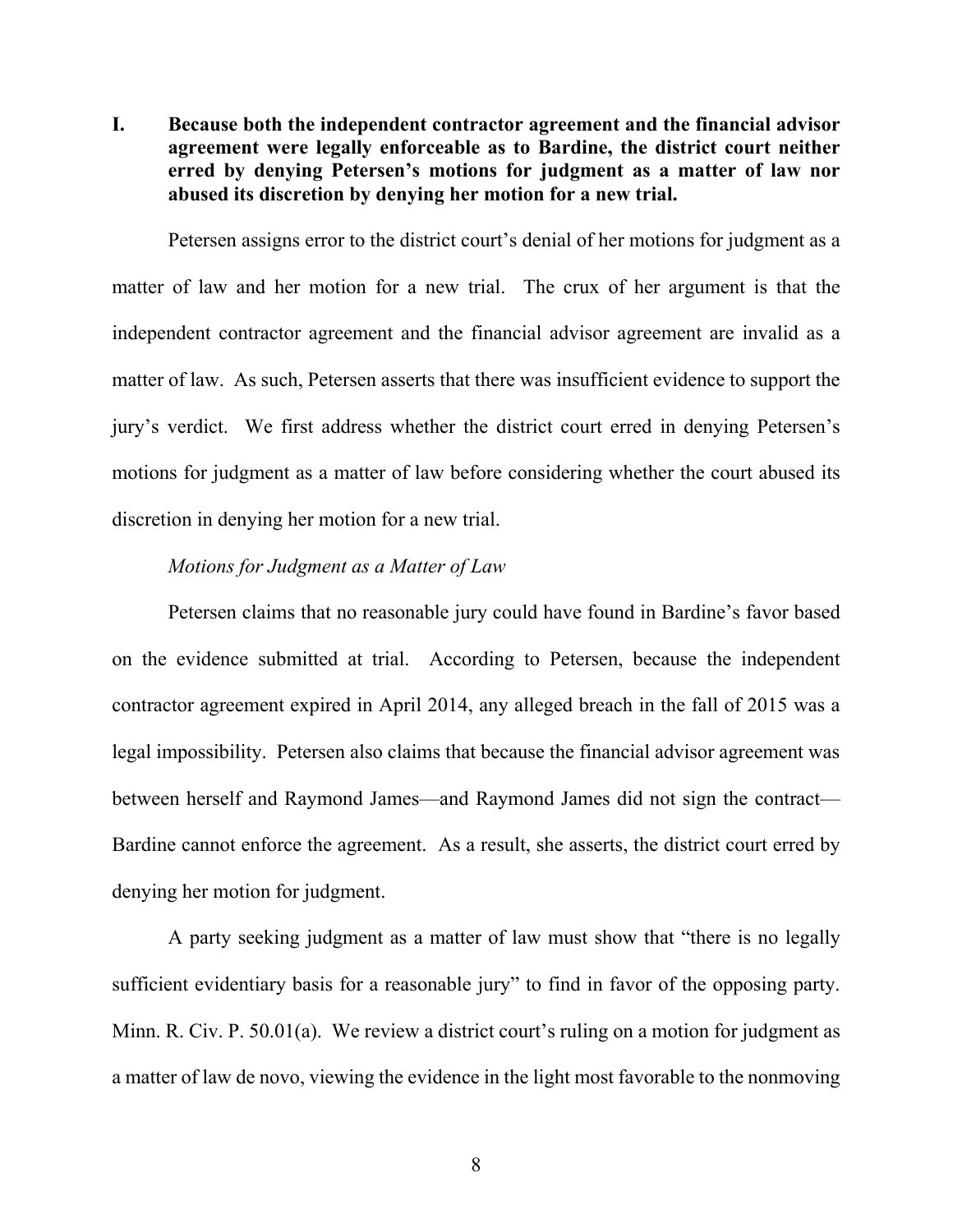party. *In re Estate of Butler*, 803 N.W.2d 393, 399 (Minn. 2011). In this case, we consider whether the evidence admitted at trial formed a legally sufficient basis for the jury to find in Bardine's favor on the breach-of-contract claims.

 To ground our de novo review of the district court's ruling, we first identify the elements of a breach-of-contract claim. *Id.* To prove that a contract has been breached, the plaintiff must show that (1) a contract was formed; (2) plaintiff performed any conditions of the contract; and (3) defendant breached the contract. *Park Nicollet Clinic v. Hamann*, 808 N.W.2d 828, 833 (Minn. 2011). Because Petersen's arguments only concern the first and third elements, they are the focus of our review.

 We first consider the independent contractor agreement, which the parties agree was validly formed. Where the parties disagree is the moment at which the contract was terminated. The termination date of the contract determines whether Bardine could prove the third element of a breach-of-contract claim: that Petersen breached the contract in the fall of 2015. Petersen argues that the agreement was terminated when the six-month period ended, and was therefore not in effect in 2015. Bardine claims that the agreement continued until he terminated the contract in October 2015.

 To identify the duration of the contract, we first look to the language of the agreement and determine the intent of the parties. *Caldas v. Affordable Granite & Stone, Inc.*, 820 N.W.2d 826, 832 (Minn. 2012). Included in the agreement is a term-of-contract clause, which establishes that the agreement "shall be effective for six months from date of signing, at which time it may be renegotiated by both parties and renewed for an additional year or be considered terminated." There is no dispute that the parties did not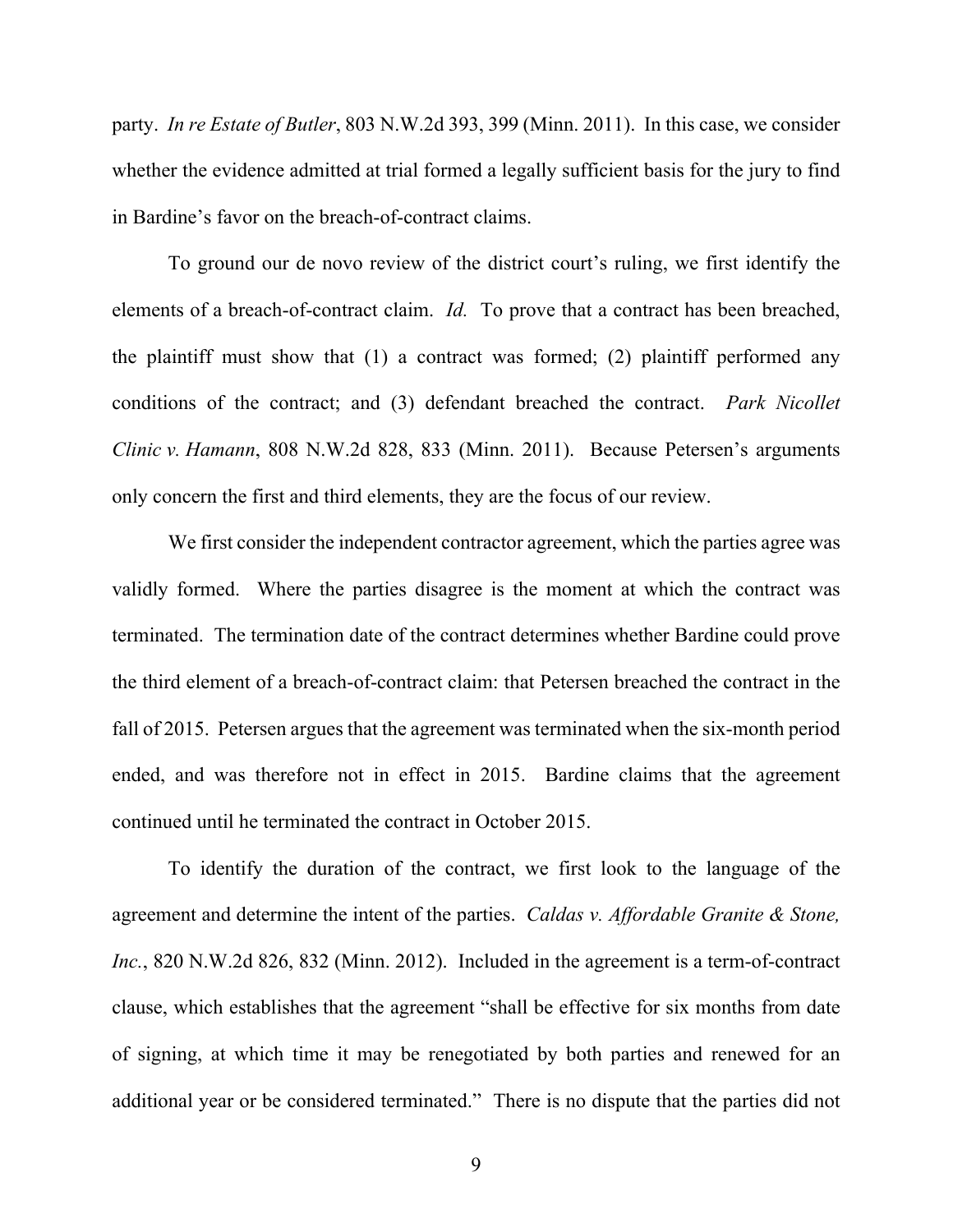renew the agreement at the end of the six-month period. By the terms of the agreement, because the parties failed to renew the contract formally, it expired six months after signing, in April 2014. But our analysis does not end here.

 Minnesota appellate courts have held that where the parties continue to perform under the terms of an expired contract—or under modified terms as agreed to by the parties—a new contract may be formed. *Fischer v. Pinske*, 243 N.W.2d 733, 734 (Minn. 1976); *Bolander v. Bolander*, 703 N.W.2d 529, 542 (Minn. App. 2005), *review dismissed* (Minn. Nov. 15, 2005). In *Fischer*, the parties entered into a sales representation contract that included the option to renew the agreement after a six-month trial period. 243 N.W.2d at 734. The supreme court held that although the parties did not renew the contract in writing, because "both parties by their *conduct* continued to honor these terms throughout the course of their dealings for *several years*" the parties had waived any argument about the written renewal clause in the original contract. *Id.* at 735 (emphasis added). We applied the same standard in *Bolander*, where the parties continued their employment relationship—with no change in the conditions of employment—past the end date of the employment contract. 703 N.W.2d at 538. In reaching our decision, we stated that parties to an expired contract "may thereafter enter into a new contract by conduct . . . or otherwise, and they may adopt the provisions of their former contract or agree to modify them." *Id.* at 542.

 Bardine and Petersen's actions in this case are similar to those of the defendants in *Fischer* and *Bolander*. Bardine and Petersen performed under the terms of the original contract for the six-month period as planned. But when the agreement expired in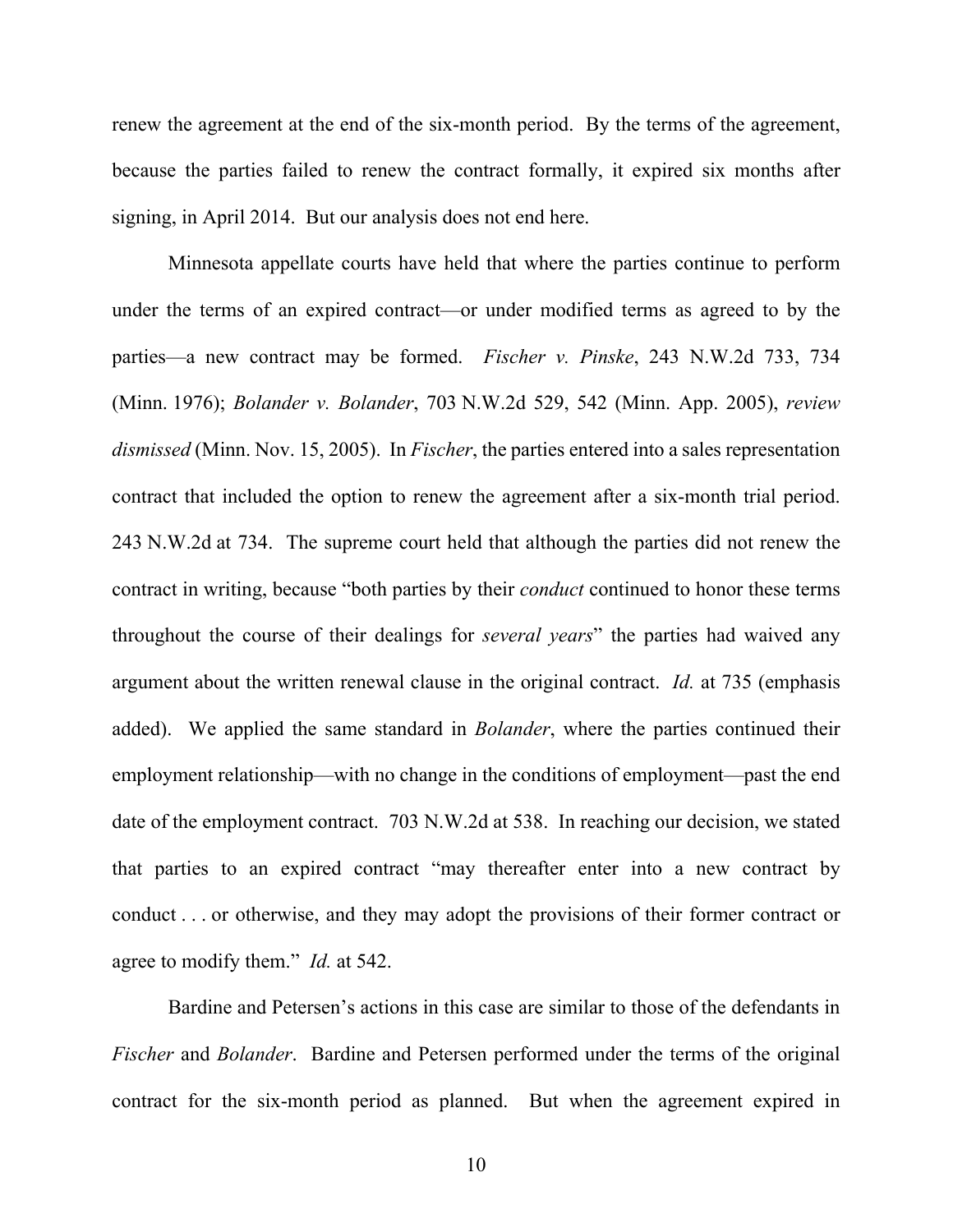April 2014, the two continued to perform under the terms of the agreement. Petersen offers no support for her claim that the parties' conduct changed after April 2014.<sup>6</sup> And our review of the record does not reveal any other evidence to suggest that the parties stopped working under the terms of the original agreement. In short, although the original agreement was only intended to be in place for six months, we conclude that Bardine's and Petersen's continued performance under the terms of the agreement extended the contract until October 2015.

 Because the parties continued to perform under the independent contractor agreement until Bardine terminated the agreement in October 2015, Bardine's breach-ofcontract claim is not invalid as a matter of law. As such, there was sufficient evidence for a jury to conclude that Bardine had proven his breach-of-contract claim with regard to the independent contractor agreement. The district court did not err by denying Petersen's motion for judgment as a matter of law.7

 $6$  Petersen disputes whether the parties performed under the terms of the contract, claiming that she only received an 80% commission, rather than the 90% agreed upon in the independent contractor agreement. But, if true, this further supports the conclusion that the parties did not alter their conduct after the agreement expired in April 2014.

<sup>7</sup> Petersen urges us to apply *Camelot LLC v. AMC ShowPlace Theaters, Inc.*, 665 F.3d 1008 (8th Cir. 2012), *Minneapolis Cablesystems v. City of Minneapolis*, 299 N.W.2d 121 (Minn. 1980), and *Tri State Grease & Tallow Co. v. BJB, LLC*, No. A10-1560, 2011 WL 2518954, at \*1 (Minn. App. June 27, 2011), and to conclude that the agreement was not renewed or extended because there was no renegotiation of the contract. But *Camelot LLC* involved the renewal of a lease and *Minneapolis Cablesystems* involved the initial formation of a contract. *Camelot LLC*, 665 F.3d at 1009; *Minneapolis Cablesystems*, 299 N.W.2d at 121. Neither case considered the precise issue here: the continuation of an existing contract. And *Tri State Grease & Tallow Co.* is a nonprecedential decision, which is not persuasive. 2011 WL 2518954, at \*1; *see also* Minn. R. Civ. App. P. 136.01, subd. 1(c).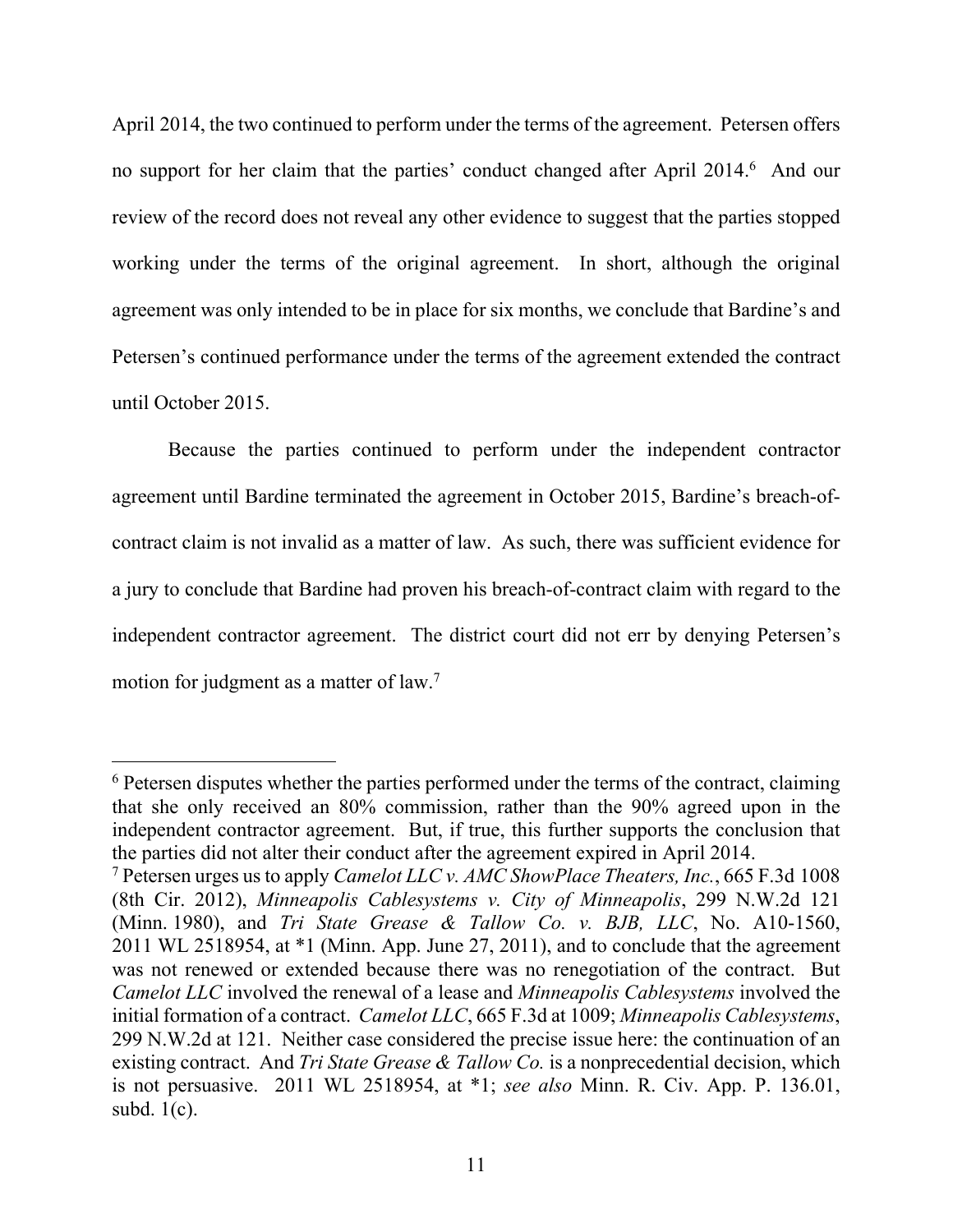In the alternative, Petersen asserts that the independent contractor agreement was terminated when the purchase agreement was signed twenty days later. Petersen relies on the purchase agreement's merger clause, which purportedly supersedes "any and all other oral or written agreements" made prior. We are not persuaded. In *W.R. Millar Co. v. UCM Corp.*, we held that a contract for the sale of cassette recorders was not superseded by a subsequent contract establishing a sales representative relationship between the same parties, despite the inclusion of a merger clause in the latter. 419 N.W.2d 852, 854 (Minn. App. 1988). We reasoned that because the contracts involved different dealings and established distinct responsibilities, the second contract did not supersede the first. *Id.* Furthermore, we noted that the contracts were executed only one month apart, and concluded that if the parties intended the initial contract to fall under the second, "the integration clause would have expressly included it." *Id.*

 The same is true here. The purchase agreement and the independent contractor agreement concern distinct transactions between Bardine and Petersen—the sale of her business and the independent-contractor relationship between the parties. Each agreement created different duties for the parties. And the purchase agreement was signed only 20 days after the independent contractor agreement. We conclude that the purchase agreement did not terminate the independent contractor agreement by integration.

 Having addressed Petersen's argument that the independent contractor agreement expired prior to her termination in November 2015, we turn to her assertions that the financial advisor agreement was invalid and that Bardine could not enforce the contract. According to Petersen, the financial advisor agreement was invalid because it was not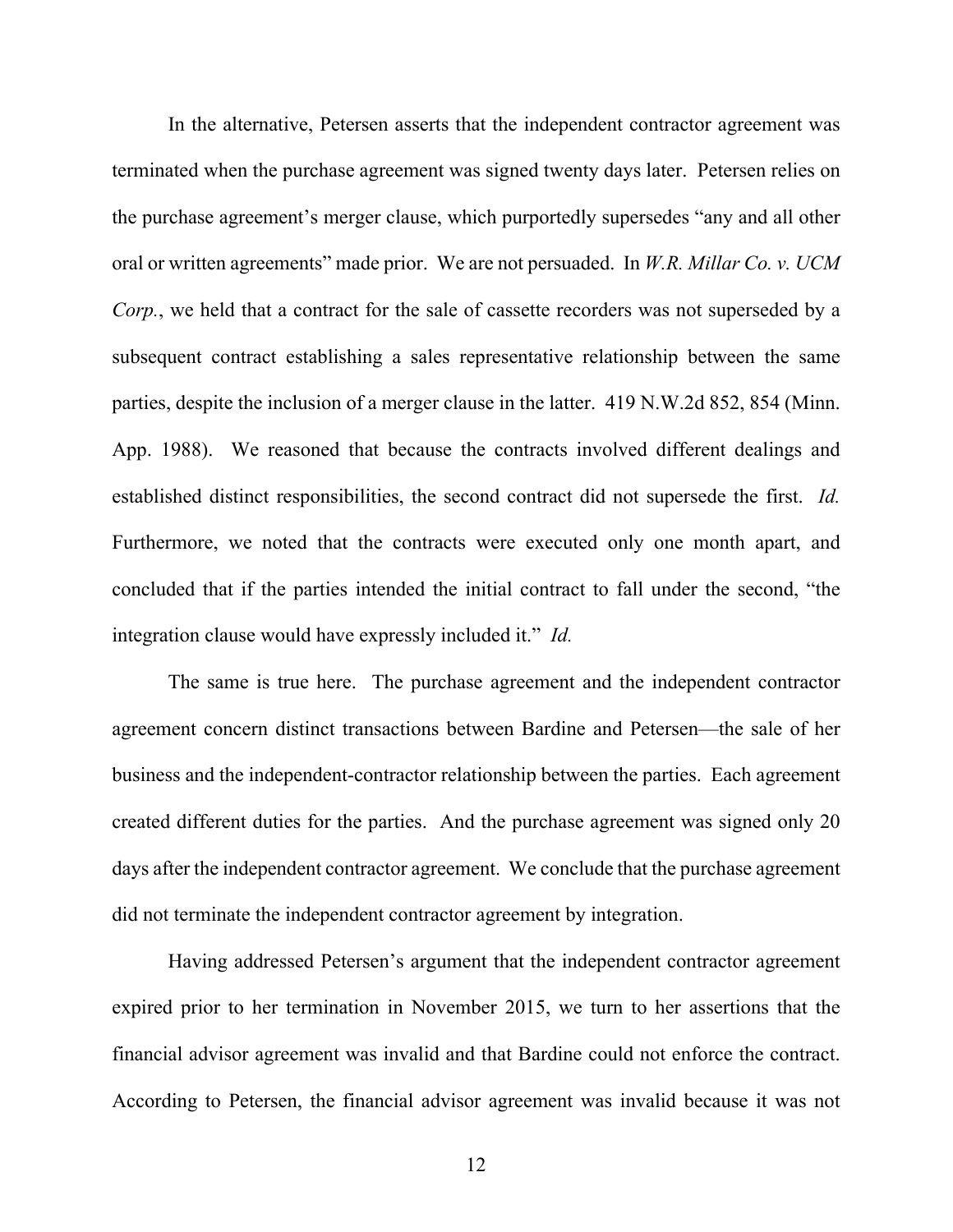signed by a Raymond James representative. Because of this, she claims, Bardine could not prove the first element of his breach-of-contract claim: that a contract was formed. Petersen also asserts that because Bardine was not a party to the agreement, he could not enforce its terms. We consider each argument in turn.

 A contract, although unsigned, may still be enforceable if the parties have agreed to and acted in conformity with its terms.<sup>8</sup> Poser v. Abel, 510 N.W.2d 224, 228 (Minn. App. 1994), *review denied* (Minn. Feb. 24, 1994). Here, it is undisputed that Petersen and Raymond James adhered to the terms of the contract from the time of its execution to Petersen's termination. Petersen worked as an independent contractor of Raymond James and the company provided Petersen with the necessary tools and assistance to buy and sell securities. Despite Petersen's claims otherwise, we conclude that the financial advisor agreement was validly formed.

 This leads us to Petersen's second argument—that Bardine cannot enforce the financial advisor agreement because he is not a party to the contract. Generally, a person who is not a party to a contract has no rights under the contract. *Caldas*, 820 N.W.2d at 833. But a third party may enforce a contract if he or she is an intended beneficiary. *Id.* A third party is an intended beneficiary if recognizing the rights of the

<sup>&</sup>lt;sup>8</sup> We further note that the record contradicts Petersen's claim that the financial advisor agreement was never signed by a Raymond James representative. Although the copy of the agreement admitted into evidence did not include a signature from Raymond James, the district court noted that "there was evidence adduced at trial that a representative of Raymond James did sign the contract." And the copy of the agreement provided to us on appeal does include a signature from a Raymond James representative. But the absence or presence of a signature does not change our analysis.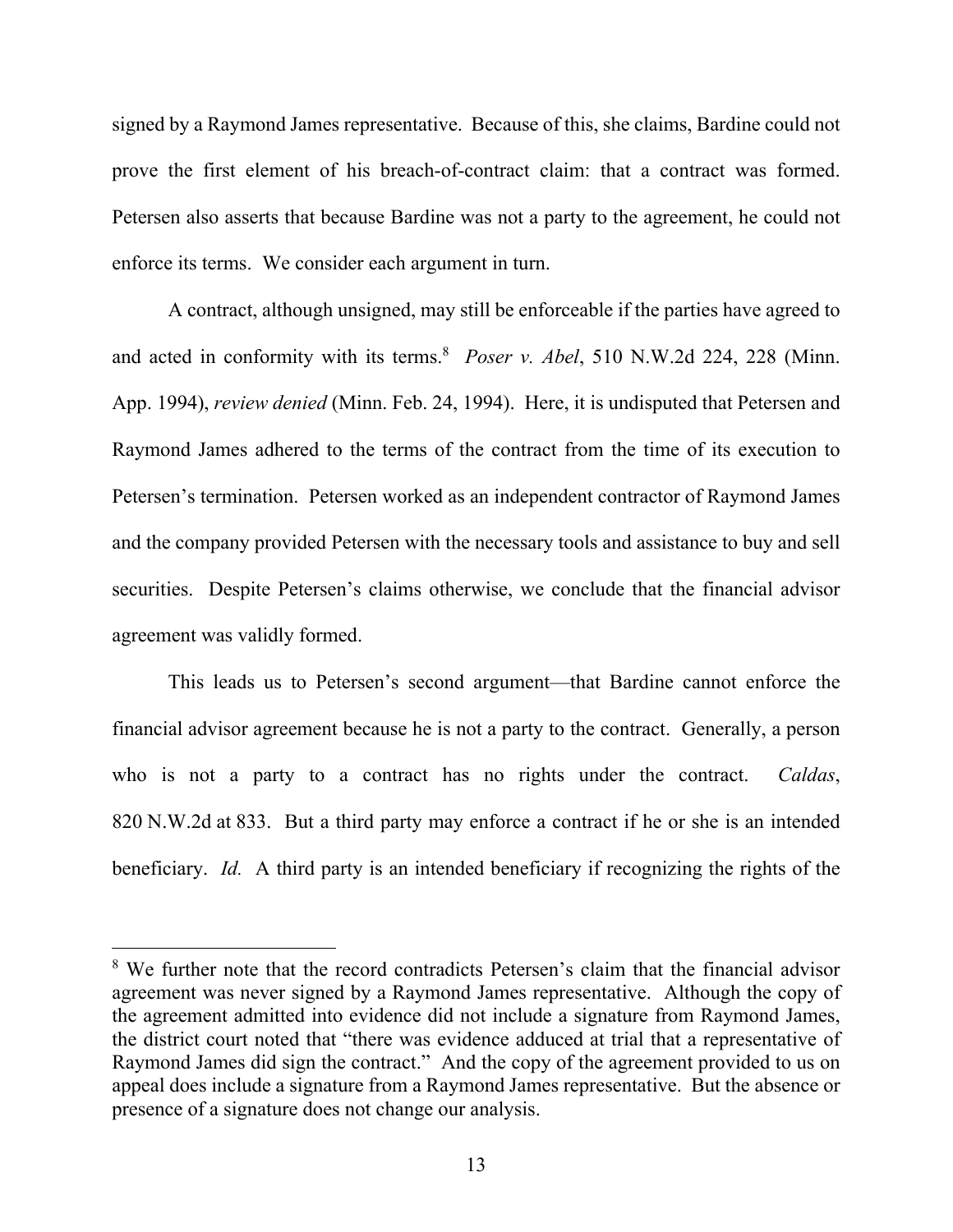third party is "appropriate," or in line with the purpose of the contract, and either (1) the parties intended to benefit the third party by performing under the contract; or (2) one party's performance under the contract satisfies a duty owed to the third party that would otherwise be owed by the other party to the contract. *Cretex Cos. v. Const. Leaders*, 342 N.W.2d 135, 138-39 (Minn. 1984).

 Here, the financial advisor agreement states that it is "by and between" Raymond James and Petersen. But Bardine is named as the "associate" who had retained Petersen's services, and his signature is on the final page of the agreement. At trial Bardine testified that in signing the agreement, he understood that a "burden" was placed upon him to adhere to the terms of the contract. And Bardine did in fact perform under the terms of the agreement until it was terminated in fall 2015. In spite of the fact that Bardine was not identified as a party in the beginning of the agreement, because he agreed to and performed in accordance with the agreement, we conclude that he can enforce the contract. *Poser*, 510 N.W.2d at 228.9

 In sum, neither the independent contractor agreement nor the financial advisor agreement were invalid as a matter of law. The independent contractor agreement, although it expired by its terms in April 2014, was extended by the parties' conduct until

 $9$  Even if Bardine was not a party to the agreement he was still an intended beneficiary and can enforce the agreement. *Cretex*, 342 N.W.2d at 138-39. Classifying Bardine as an intended beneficiary would be appropriate because the agreement explicitly names Bardine as an associate for whose benefit Petersen would be allowed to operate as an independent contractor of Raymond James. And by Raymond James and Petersen performing their duties under the agreement, Bardine would receive the benefit of a portion of Petersen's net commissions.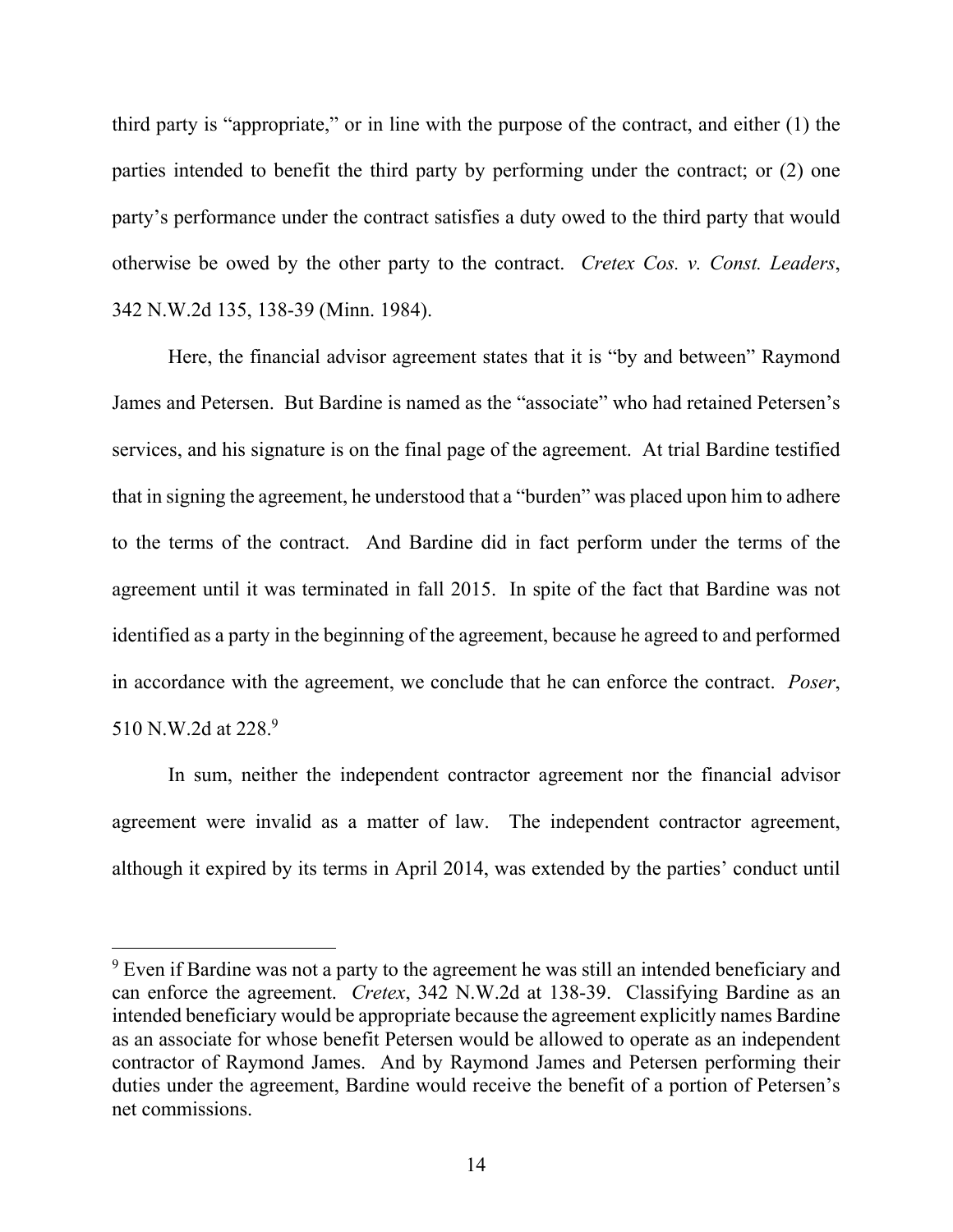Bardine terminated the contract in October 2015. And the financial advisor agreement was validly formed and enforceable by Bardine as to Petersen. As such, there is a legally sufficient evidentiary basis for a reasonable jury to find for Bardine on his breach-ofcontract claims. Minn. R. Civ. P. 50.01(a). The district court appropriately denied Petersen's motions for judgment as a matter of law.<sup>10</sup>

## *Motion for New Trial*

 $\overline{a}$ 

 Next, we consider Petersen's argument that the district court erroneously denied her motion for a new trial. As with her claim that the motions for judgment as a matter of law were denied erroneously, Petersen relies on her assertion that neither the independent contractor agreement nor the financial advisor agreement were valid to support her argument. Although Petersen urges us to employ a de novo standard of review, when reviewing a district court's denial of a motion for a new trial, we apply an abuse-ofdiscretion standard. *Christie v. Estate of Christie*, 911 N.W.2d 833, 838 (Minn. 2018).

 A district court may grant a new trial if it determines that there was some error of law, misconduct by the parties, jurors, or court during the proceedings, or that the verdict

<sup>&</sup>lt;sup>10</sup> Petersen further argues that Bardine could not bring claims for both breach of contract and breach of the covenant of good faith and fair dealing because the latter is not an independent cause of action. But in *In re Hennepin Cty. 1986 Recycling Bond Litig.*, the supreme court held that while parties may not *recover* under both claims, they may still *assert* both claims. 540 N.W.2d 494, 503 (Minn. 1995). Here, the jury awarded damages for breach of contract under the independent contractor agreement and the financial advisor agreement, but not the purchase agreement. Consistent with that decision, the jury only awarded damages for breach of the covenant of good faith and fair dealing with regard to the purchase agreement, not the independent contractor agreement or the financial advisor agreement. As such, Bardine did not recover damages under both claims on any of the contracts. The district court did not err by denying Petersen's motion for judgment as a matter of law on this issue.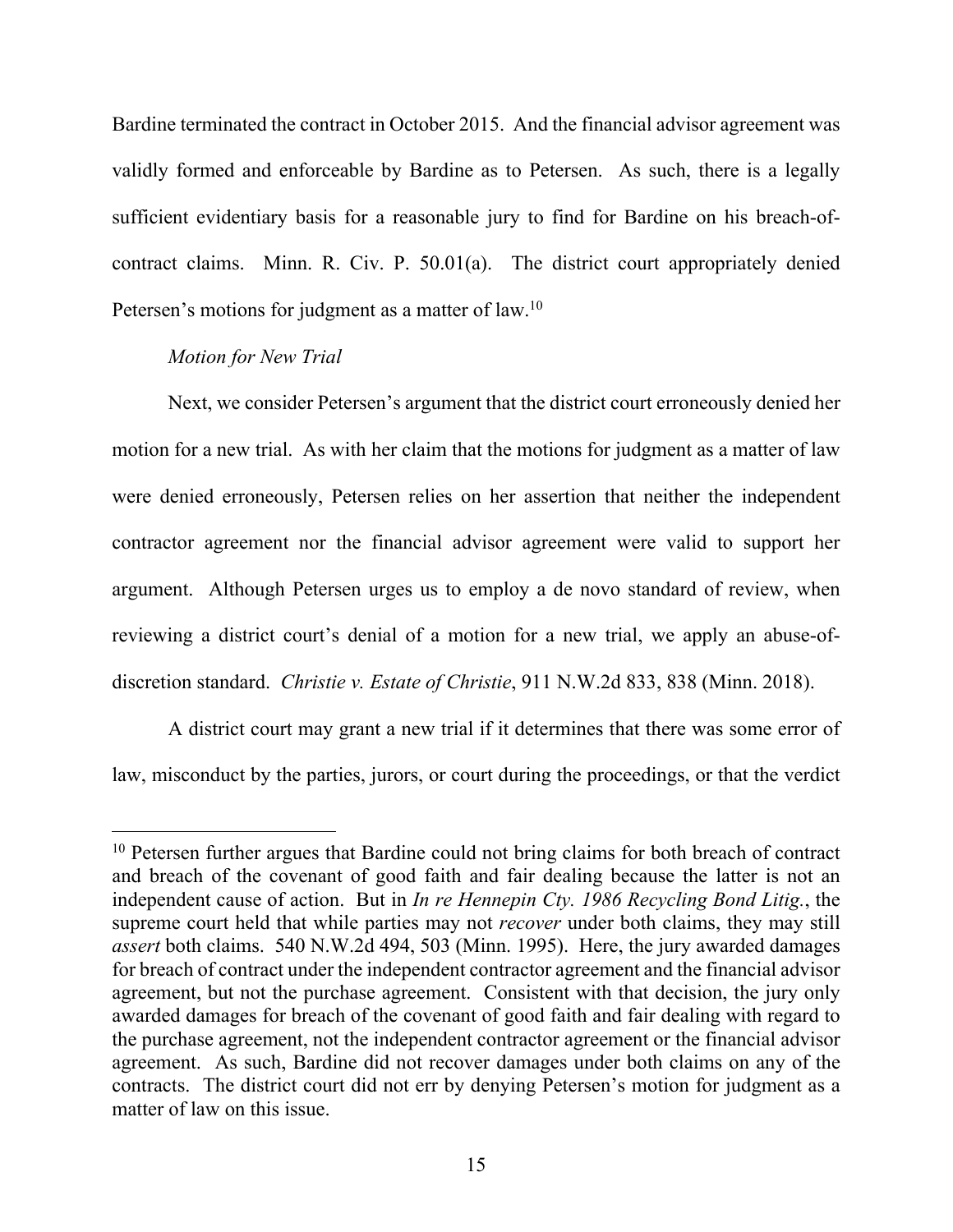is unsupported by the evidence or is contrary to law. Minn. R. Civ. P. 59.01. Petersen alleges that there was insufficient evidence to support the jury's verdict, relying on her claims that the independent contractor agreement and the financial advisor agreement were invalid. But as we addressed above, both contracts were not invalid as a matter of law and there was sufficient evidence for the jury to find in favor of Bardine on the breach-ofcontract claims.

 In sum, because the contracts were not invalid as a matter of law, the verdict is supported by the evidence. *Id.* (g). And Petersen did not assert, nor did our review of the record reveal, any clear errors of law, irregularities in the proceedings, or misconduct by the parties, jurors, or the court. *Id.* (a)-(b), (f). The district court did not abuse its discretion by denying Petersen's motion for a new trial.<sup>11</sup>

# **II. The district court did not abuse its discretion by admitting testimony from the compliance officers.**

 Petersen also assigns error to the district court's admission of the compliance officers' testimony at trial. She argues that although the officers were not identified by Bardine as experts, the officers nonetheless provided "expert" testimony with regard to Raymond James company policies and federal financial regulations. We review a district court's evidentiary rulings for an abuse of discretion. *Kroning v. State Farm Auto. Ins.* 

<sup>&</sup>lt;sup>11</sup> Petersen also argues that the financial advisor agreement, if valid, must be interpreted under Florida law and enforced in Florida in accordance with the terms of the agreement's forum-selection clause. But Petersen did not raise this issue until she moved for a new trial—*after* the jury delivered its verdict. By failing to timely assert her forum-selectionclause argument, Petersen forfeited that claim. *State v. Beaulieu*, 859 N.W.2d 275, 278-79 (Minn. 2015).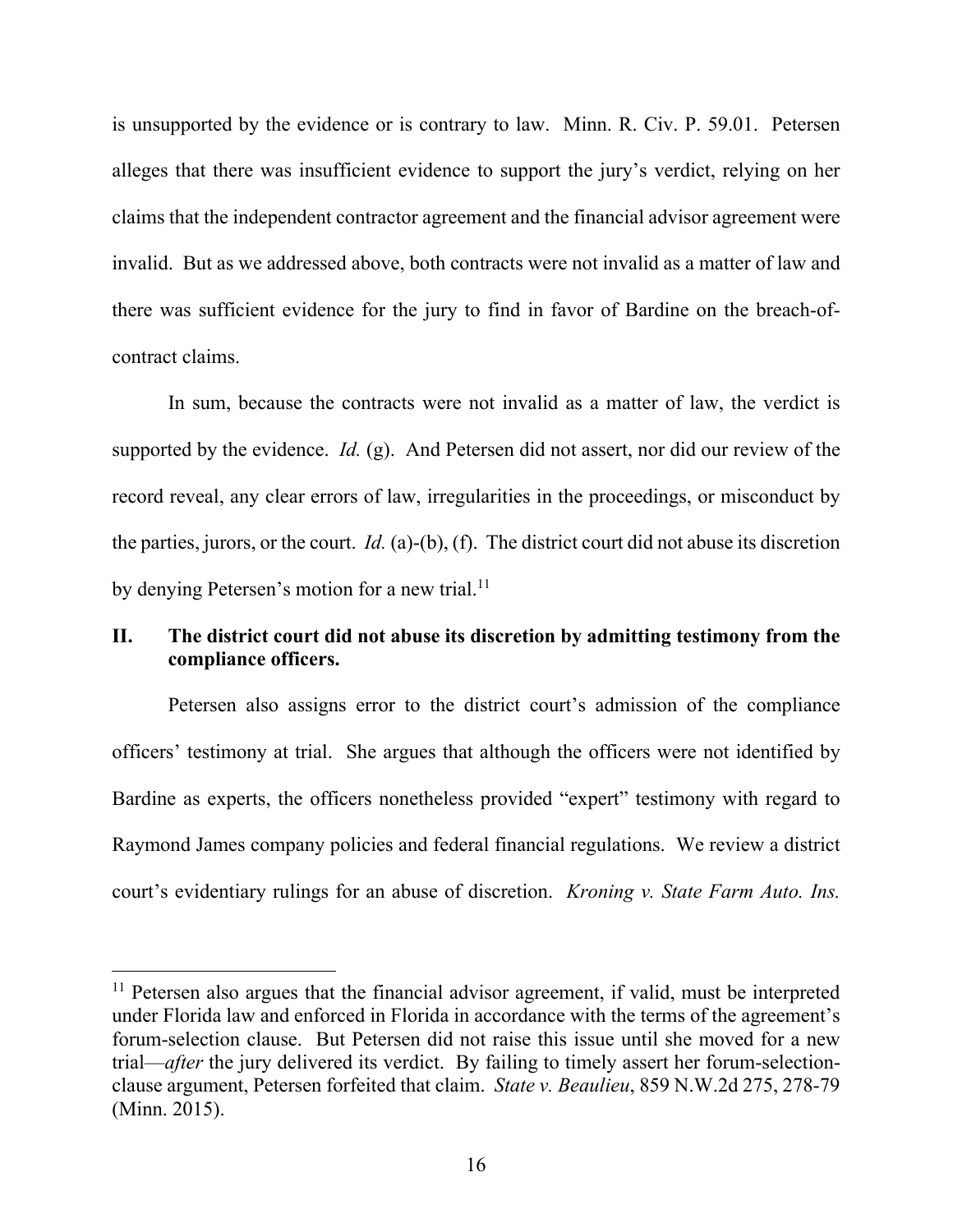*Co.*, 567 N.W.2d 42, 45-46 (Minn. 1997). Unless there is evidence that the district court erroneously applied the law or did not base its decision on facts in the record, we will not reverse its decision. *Id.*

 To determine whether the district court abused its discretion we first consider the scope of witness testimony at trial. Witnesses provide either lay or expert testimony. Minn. R. Evid. 701, 702. A lay witness provides testimony in the form of opinions or inferences that are not based on scientific, technical, or other specialized knowledge. Minn. R. Evid. 701. An expert witness, on the other hand, provides testimony based on his or her specialized "knowledge, skill, experience, training, or education," which must be shown to have foundational reliability. Minn. R. Evid. 702.

 Here, Bardine called the compliance officers to testify to their personal knowledge of the compliance investigation and Petersen's actions. Each officer had been involved in the investigation by interviewing Bardine, Petersen, and others, inspecting Petersen's files and correspondence with clients, and reviewing Petersen's compliance record. At trial, the officers' testimony consisted almost exclusively of their first-hand accounts of what occurred during the investigation. The officers' recollection of such personal knowledge lies squarely within the definition of lay witness testimony. Minn. R. Evid. 701.

 And when the officers testified to Raymond James policies or federal financial regulations, they did so within the scope of the investigation into Petersen's conduct. The purpose of those statements was not to provide expert opinion on those policies and regulations, but to explain why Petersen was being investigated and why she had been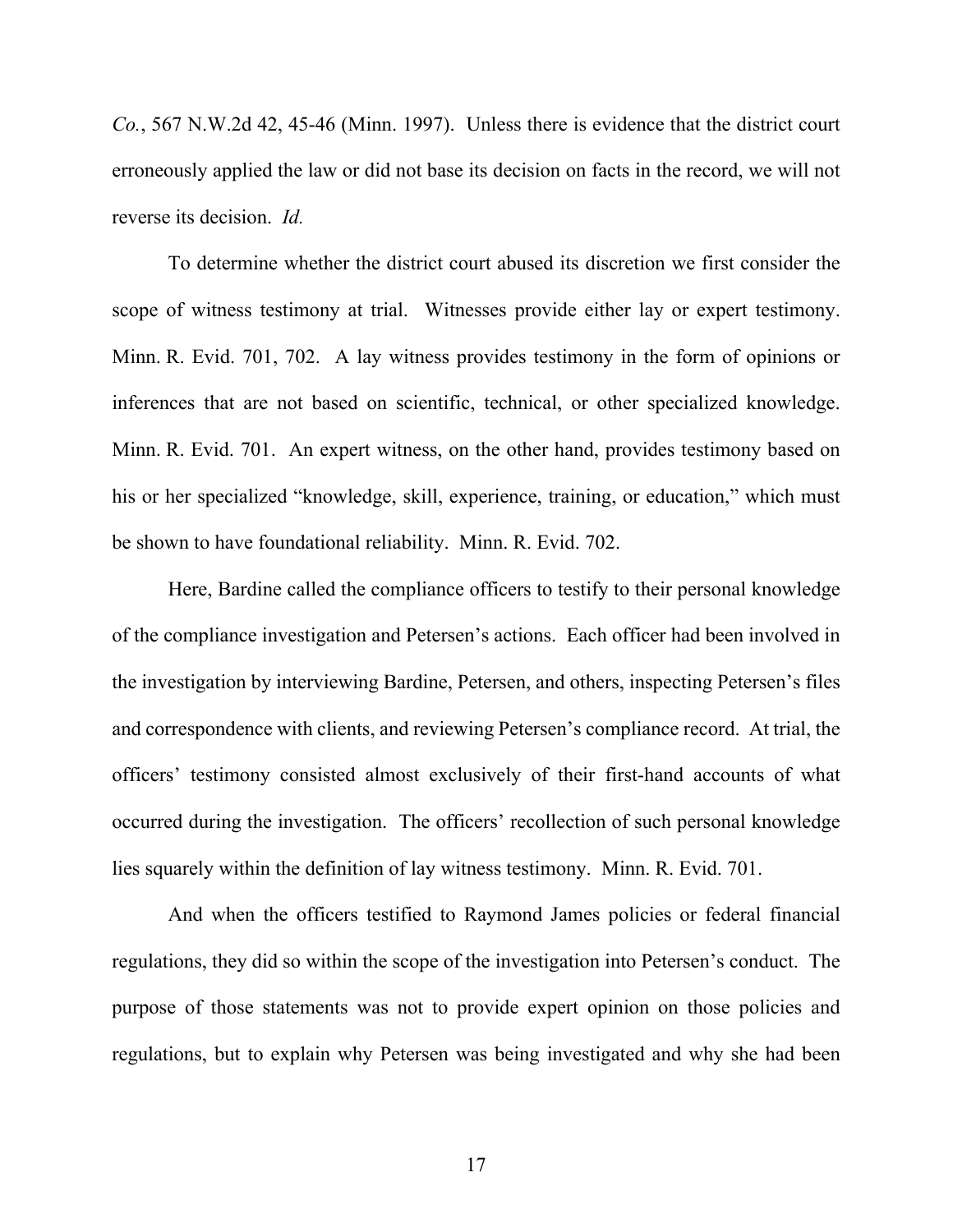discharged. As such, the district court did not abuse its discretion by admitting the compliance officers' testimony at trial.

# **III. The district court did not err by submitting attorney fees and costs to the jury and did not abuse its discretion when providing instructions to the jury.**

 Petersen claims that the district court erred both by submitting the question of attorney fees to the jury and by failing to provide adequate instructions on how to calculate the award. Because Petersen's challenge to the submission of attorney fees to the jury involves the district court's application of the law, we review the district court's actions on that issue de novo. *Harlow v. State Dep't of Human Servs.*, 883 N.W.2d 561, 568 (Minn. 2016). And we review the court's jury instructions for an abuse of discretion. *Hilligoss v. Cargill, Inc.*, 649 N.W.2d 142, 147 (Minn. 2002).

#### *Attorney Fees*

 Although Petersen admits that she moved to have attorney fees determined by the jury, she nonetheless assigns error to the district court doing so. Petersen argues that she requested that the jury determine attorney fees only under the purchase agreement, which required that Bardine be the "prevailing party" in order to recover. Because Bardine did not prevail on his breach-of-contract claim with regard to the purchase agreement, Petersen claims it was error for the court to allow Bardine to recover under the indemnification clause of the independent contractor agreement—a different contract and a different theory of recovery.

 We begin our de novo review by determining when attorney fees may be submitted to a jury. Where the recovery of attorney fees is based on an indemnification agreement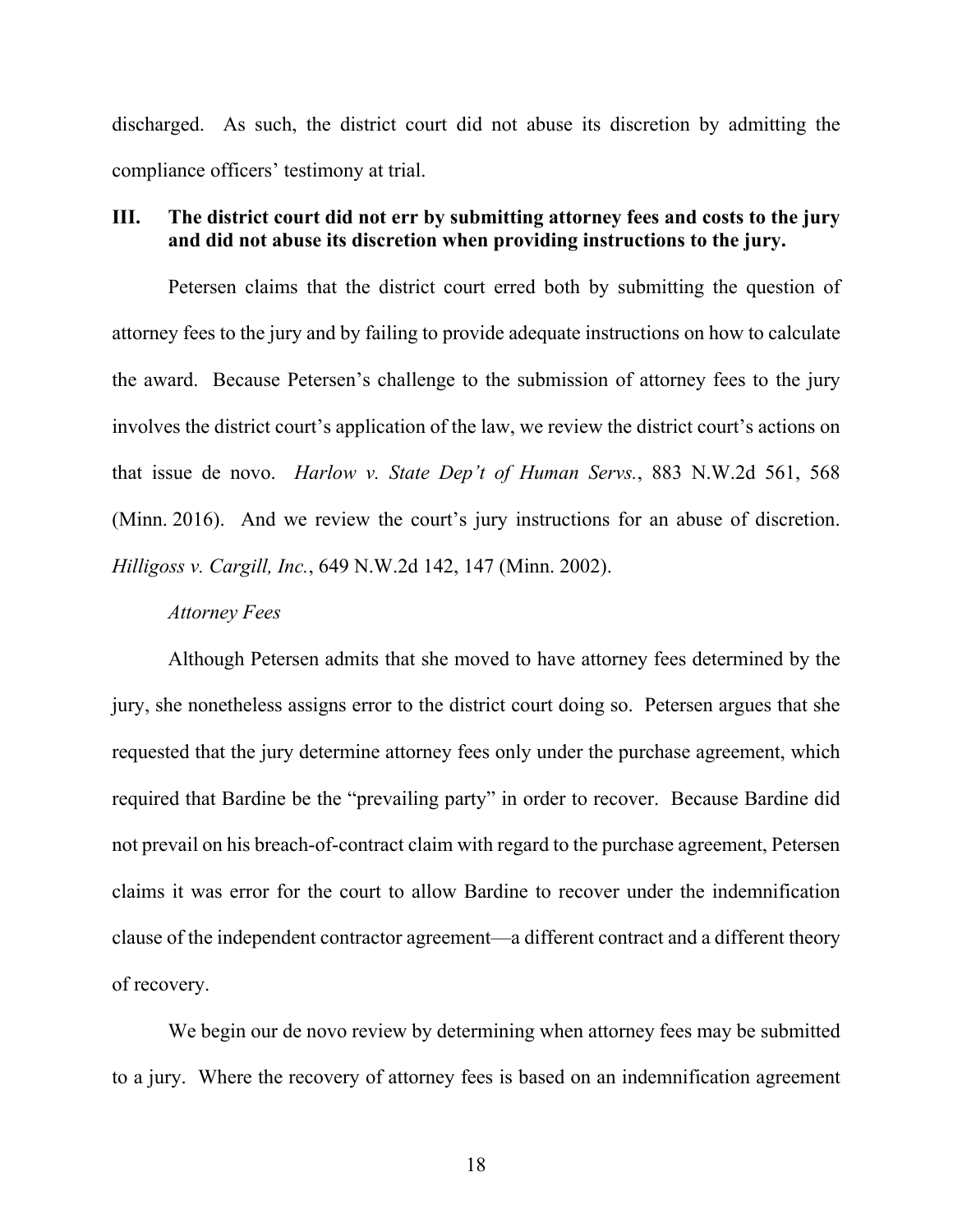between the parties, the issue may be submitted to a jury. *United Prairie Bank-Mountain Lake v. Haugen Nutrition & Equip., LLC*, 813 N.W.2d 49, 55, 57 (Minn. 2012) ("[A] claim for a monetary payment under a contractual indemnity provision is a legal claim with an attendant right to a jury trial under Article I, Section 4 of the Minnesota Constitution."). In this case, Bardine's claim for attorney fees was based upon the indemnification clause in the independent contractor agreement. As such, the attorney fees could be properly determined by the jury. *Id.* But because Petersen claims that the indemnification clause does not contemplate attorney fees, we must also look to the language of the agreement to determine whether attorney fees are recoverable.

 The independent contractor agreement included an indemnification clause stating that Petersen "indemnifies and agrees to defend and hold harmless" Bardine against "all claims, actions, *costs*, damages and losses incurred by or assessed against" him as a result of Petersen's breach of the contract. (Emphasis added.) Although the clause does not explicitly list attorney fees, the right to indemnity "has been consistently held to include reasonable attorney's fees." *Koehnle v. M.W. Ettinger, Inc.*, 353 N.W.2d 612, 616 (Minn. App. 1984). And our review of the contract reveals no indication that the clause excludes attorney fees. We conclude that the indemnification clause in the independent contractor agreement allows for the recovery of attorney fees.

 In sum, the indemnification clause does not preclude Bardine from recovering attorney fees due to Petersen's breach of the independent contractor agreement. Because claims for attorney fees based upon indemnification clauses may be determined by the jury,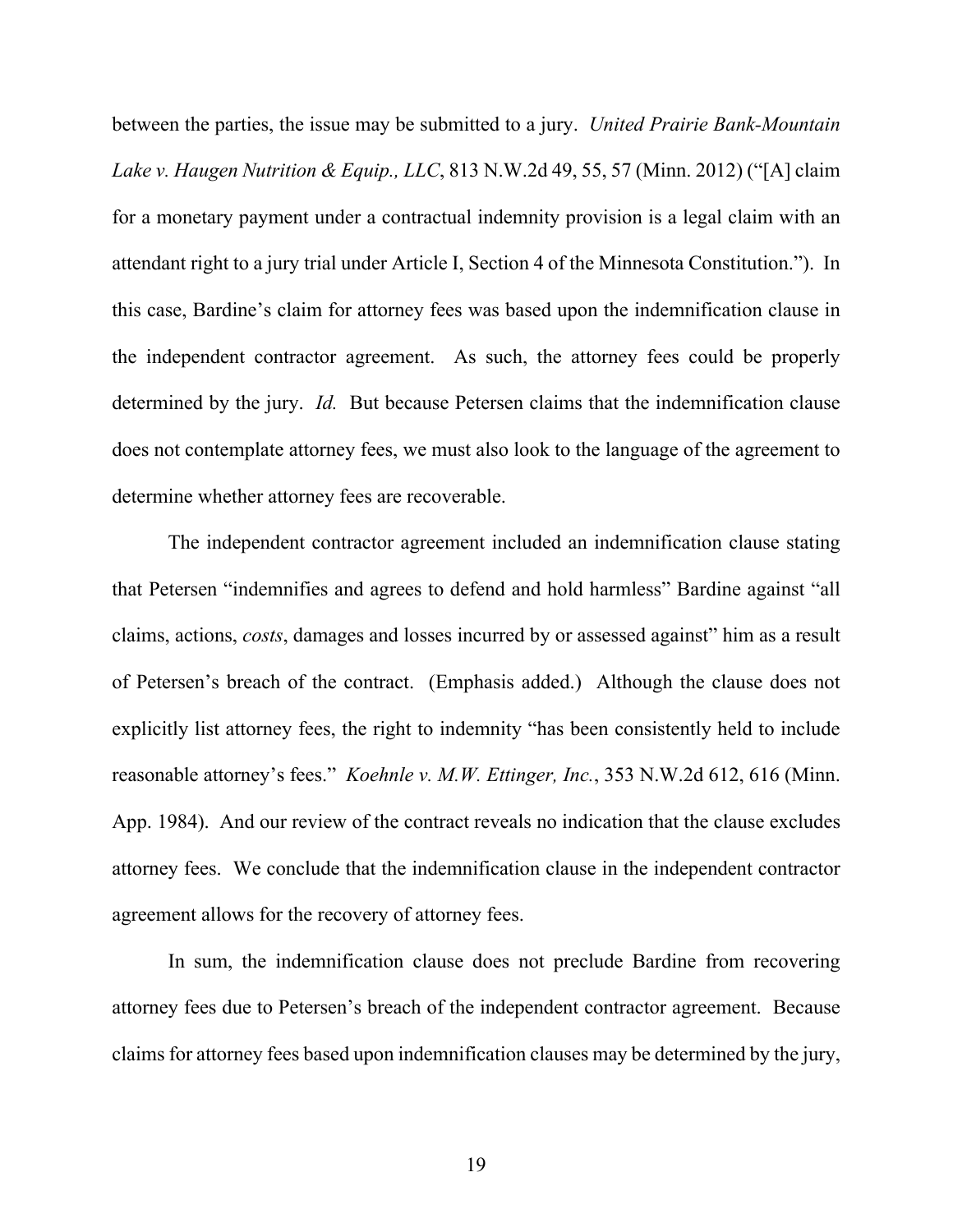we discern no error in the district court's submission of attorney fees to the jury under this theory.

 Still, Petersen claims that she had no notice of Bardine's intent to seek attorney fees under the indemnification clause in the independent contractor agreement. We note that when the district court bifurcated the trial and attorney fees decision, the court did not and could not have—known which party would prevail on which claims. And Bardine, in his initial complaint, explicitly asked for an award of his attorney fees. Further, Petersen, as a party to the independent contractor agreement, certainly had knowledge of that clause and could have expected Bardine to argue for attorney fees under that provision.<sup>12</sup> We are not persuaded by Petersen's argument. The district court did not err by submitting the question of attorney fees to the jury.

# *Jury Instructions*

 $\overline{a}$ 

Petersen further argues that the district court erred when it failed to instruct the jury to consider the degree of success on recoverable reasonable attorney fees. We will not reverse a district court's decision on these grounds unless the court abused its discretion when providing the jury instructions. *Hilligoss*, 649 N.W.2d at 147. Instructions that "overall fairly and correctly state the applicable law" are not grounds for reversal. *Id.*

 $12$  Petersen also tries to persuade us that because Bardine was not the "prevailing party" with respect to the breach of the purchase agreement, he cannot recover under that claim and the district court erred by submitting the question of attorney fees to the jury. But we need not reach this issue because the district court could properly submit the determination of attorney fees to the jury under the indemnification clause of the independent contractor agreement.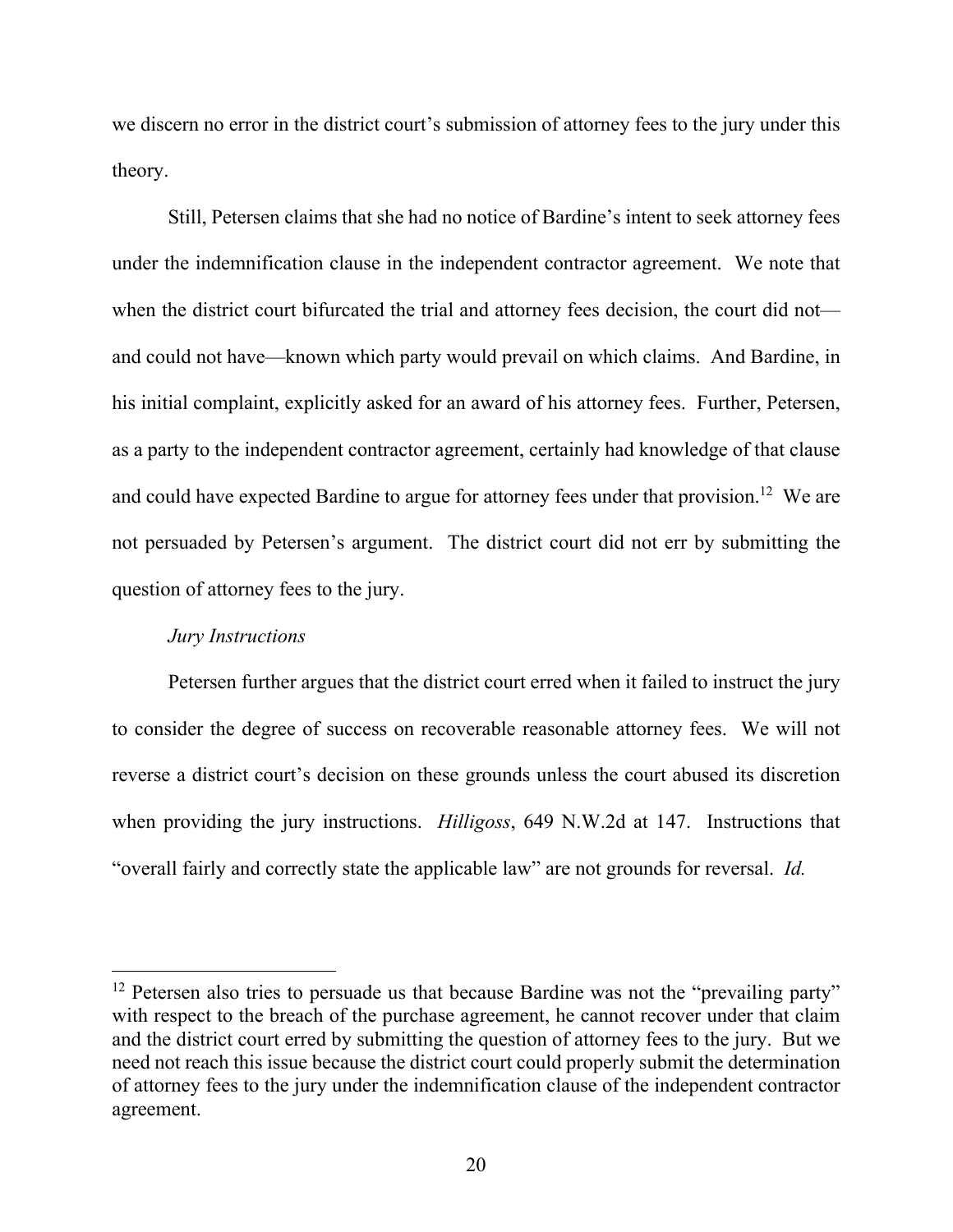Generally, attorney fees are not recoverable unless there is either a specific contract or statute authorizing recovery. *Fownes v. Hubbard Broad., Inc.*, 246 N.W.2d 700, 702 (Minn. 1976). The contractual indemnification clause included in the independent contractor agreement here is the kind of specific contractual authority that allows recovery of reasonable attorney fees. *Koehnle*, 353 N.W.2d at 616. Comparing the applicable law to the district court's instructions, we determine that the instructions "fairly and correctly" stated the law. *Hilligoss*, 649 N.W.2d at 147.

 When the jury reconvened to determine attorney fees, the district court instructed the jury to award only the "amount that reasonably compensates [Bardine] for the costs incurred by [Bardine] in proceeding with the lawsuit against [Petersen] and in defending against the lawsuit brought against him by [Petersen]." These instructions "fairly and correctly" state the law. *Id.* As such, we discern no abuse of discretion in the district court's jury instructions. The court acted within its broad discretion by instructing the jury to award only the amount that reasonably compensated Bardine for Petersen's breach of the independent contractor agreement and the financial advisor agreement.

 Still, Petersen argues that it is a "universally recognized principle" to instruct the jury to consider the degree of success on recovering attorney fees. But she provides no legal support for this claim. She also asserts that the jury's award was unreasonable and was a consequence of the district court's failure to provide adequate instruction. We disagree. Bardine had asked the jury to award him over \$200,000, which included both his own legal fees and those of Raymond James. But the jury only awarded Bardine